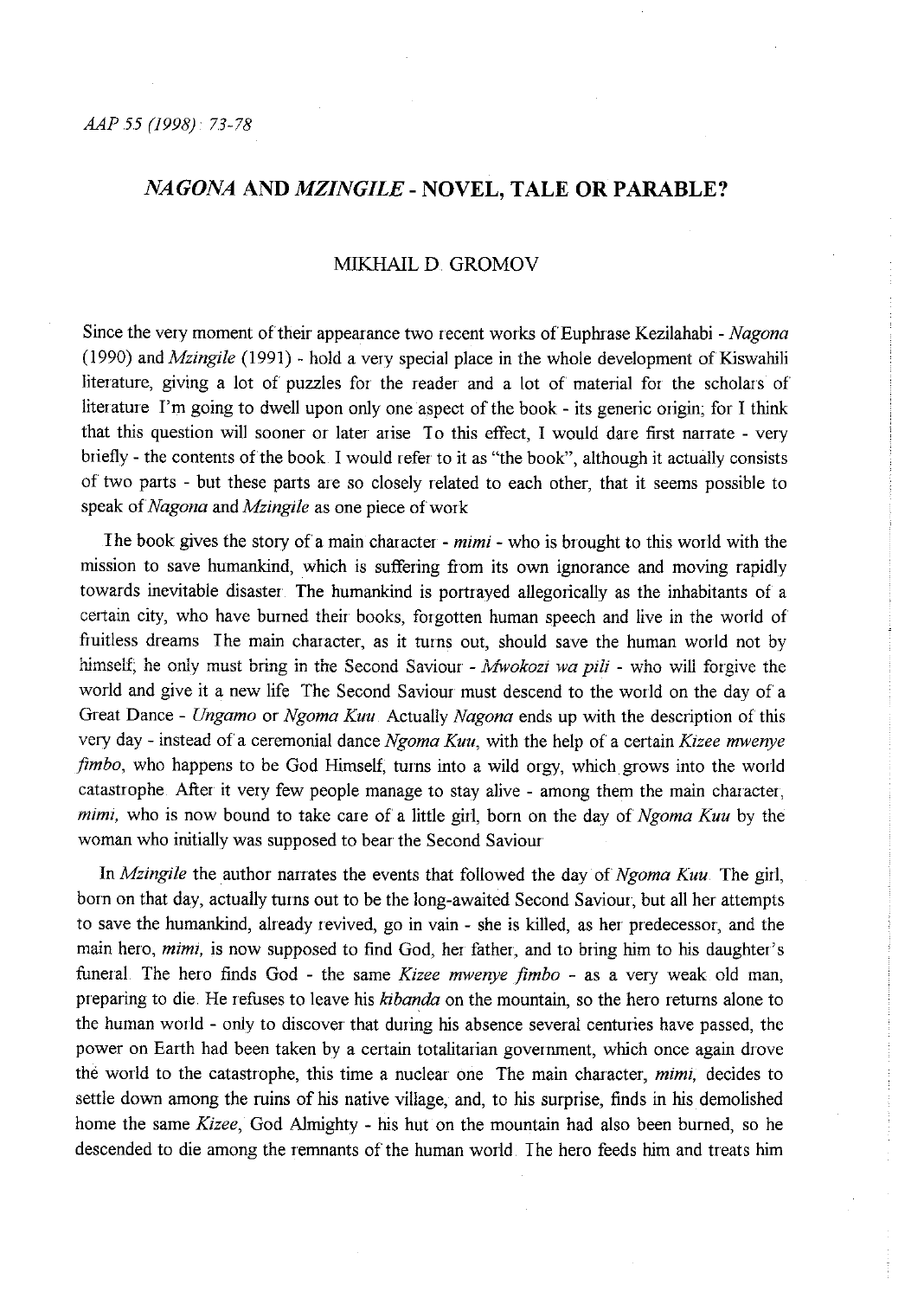#### 74 *MIKHAIL D GROMOV*

in every way; and one day string rain falls, the nature, nearly finished by the war, starts to revive, and the hero meets a magic girl, whom he manies, and it is clear that they are bound to become Adam and Eve of the new and better mankind In the final scene of the book the God climbs back to his mountain - it is understood that the world is forgiven and life will start anew

It may be difficult to judge by this brief narration about the literary merits of the book, but those familiar with the text, I think, would agree that the work possesses a pretty high level of literary skill It is ripe in style, full of philosophical, historical and religious allusions; moreover, Kezilahabi seems to give a full embodiment to his own original philosophic views. The symbolism of the book is so rich and varied, that it is merely useless to try to say even a few words on it in this short paper. Besides, I think this task has already been fulfilled brilliantly by Marianne Chenou in her paper named "Zwei Romane des tanzanischen Autors Euphrase Kezilahabi" (Chenou 1997) and by Kyallo Wadi Wamitila in his article "Kezilahabi's methaphysics" in one of the latest issues of "Kiswahili" journal (Wamitila 1991)

All these praises, however, do not help us to answer the following question: to what literary genre shall we ascribe the latest work of Tanzania's leading writer?

I would dare to come forward with such a question, because within the structure of the book there seem to be at least four more or less easily tangible stylistic plans The first one I would call a folkloristic plan, for Kezilahabi uses widely and vividly the elements of African folklore - from mythological concepts to folklore plots, inserted into the narration For example, in order to perform his task the main character is bound to get hold of a magic gazelle - so his quest is described by Kezilahabi as a typical African folktale, where the hero overcomes four obstacles - a forest, a desert, a river, the mountains, acquires four magic assistants - *Nabii, Mtume, Mfuasi* and *Mtenzi*, solves four puzzles suggested by a king, and so on Another example of a folktale inserted into a plot is the hero's journey to God in *Mzingile,*  where he overcomes seven impediments traditional for African folktales - again a river, a desert, the mountains and the like; the road is shown to him by a lady fortune-teller, the time itself is quite characteristic for a folktale - the journey lasts seven days while on Earth there pass seven centuries As for the mythological images and concepts, Kezilahabi, for instance, uses widely the mythology of his own people of Wakerewe The text is also filled with "universal" mythological images - such as life as a circle, knowledge as the light, and others

I he second stylistic plan of the book can be called that of a parable - a parable in the sense of a self-contained story conveying didactic message to a reader or a listener I he book is full of such stories- suffice it to recall the story of three specialists (named Ego, Id and Alter Ego!) inspecting the factories of an imaginary country, where one of the factories produces nothing, the second one used to make bicycles without brakes, and the third one makes nuclear missiles, which later brings the world to catastrophe. Apparently the story tells about the destructive character of human activity - destructive first of all to the humanity itself Another example of a parable is the story of the hero's short stay in paradise, where he is bound to sit in the circle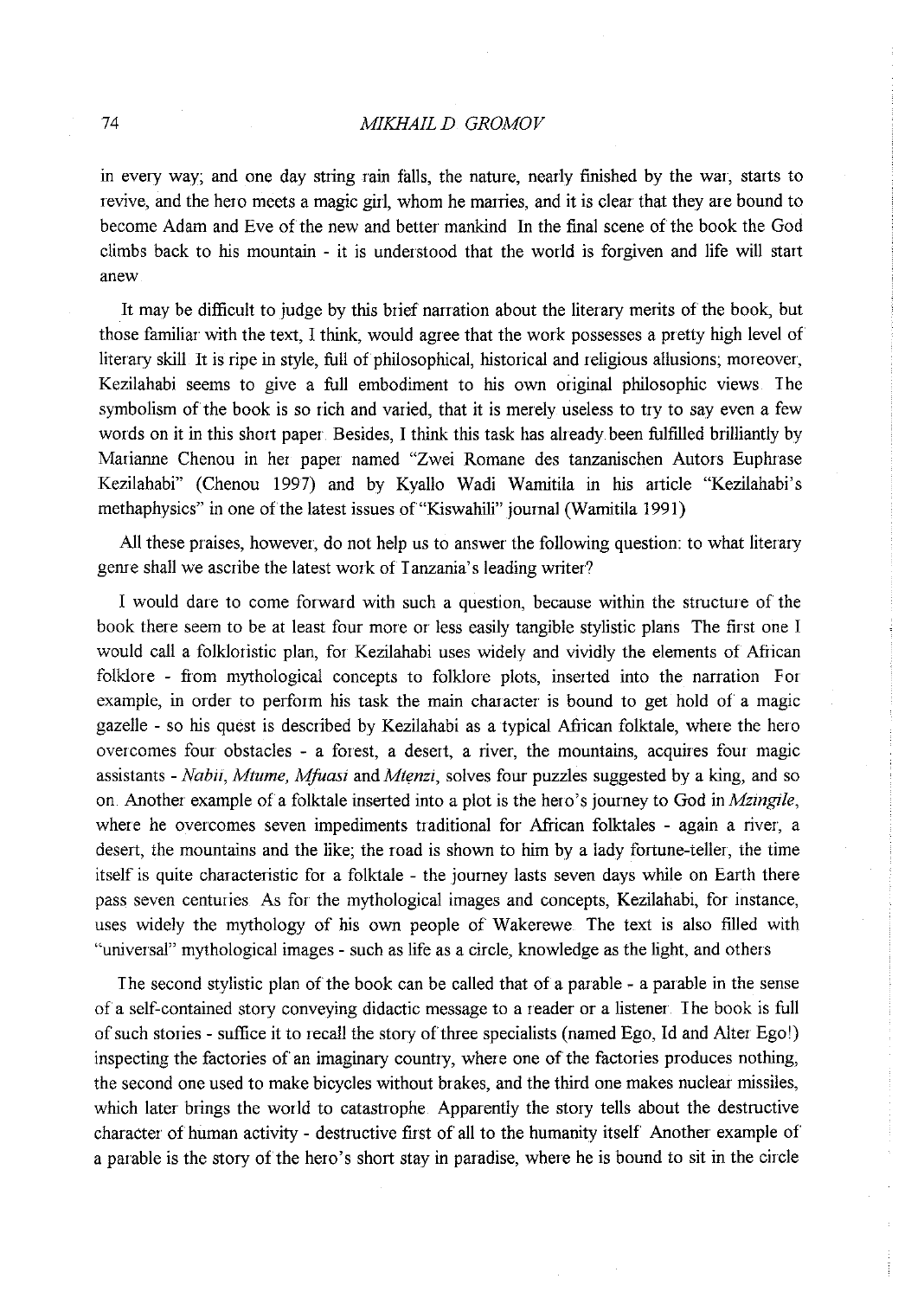and to clean up his own soul; it is noticeable that his neighbours in the circle are the wellknown scholars and philosophers, such as Plato, Socrates, Marx, Freud and others They are also cleaning up their souls - so the author's notion about the futility of human knowledge is obvious There are several other stories of this kind in the book - so the parabolic plan of it is rather evident

The next stylistic plan one can call that of science-fiction - or, I would rather say, of antiutopia, for the author draws apocalyptic pictures of the world after the nuclear war, implying the technique inherent to science-fiction novels He uses dark and gloomy colours to depict the life of the people who have survived the catastrophe, convincingly pictures the totalitarian rule that that had caused it, even the description of *Ngoma Kuu* bears the scent of apocalyptic mood

I his, for example, is how one of the survivors - who after the catastrophe lives in a grass hut, hunts the scarce animals with bow and spear, but feeds himself mostly with large grasshoppers, which he calls "fish of the sand" - renders to the main character the story of the catastrophe:

Mambo yalianza kama mzaha Baada ya ukame, mvua linyesha kwa wingi Chakula kilikuwa kingi mwaka huo. Nchini kote kukawa na matumaini Katika hali hii ya kula na kusaza, pakatokea balaa Viongozi wakataka sifa kwa yote yaliyotokea .. Wakataka watu wote nchini wawe kama vikaragosi wao Waandishi walitakiwa kuandika juu ya sifa ya viongozi Wasanii walifungiwa mahali wakaambiwa watunge nyimbo za kuwasifu viongozi .Walimu wa vyuo vikuu wakawa pia vikaragosi vya viongozi Utaalamu wao ukawa hautharniniwi

Pesa ikawa haina thamani Chakula kikakosekana. Watu waambiwa wasichague chakula, wale chochote kilichopatikana. Msemo ukawa "mkubwa haibi, anachukua"

Ukame ukaanza tena. Watu wakiuana, wanyonge wakifa njaa. Ukame ukaongeza ukakasi Vifo vikazidi kuongezeka . Haukupita muda bomu la nyuklia likadondoshwa na mataifa makubwa yaliyoanza kutupiana zana hizo za kivita .Watu walikufa kama panya Waliobaki, wote walidhoofu Hawakuwa tena na nguvu wa kuchimba makaburi marefu Fisi wakawa wanazifukia maiti na kula, maana walizika hila majeneza Fisi nao wakafa Mvua haikunyesha Ikafikia hatua ya binadamu kumla binadamu wenzake (Mzingile, pp 44-45)

It all began like a joke. After the draught, the rain started to fall. Food was abundant that year . There was hope all over the land But no one thought about anything but food, so the mischief came *The* leaders demanded praises for everything that happened They wanted all the people of the land to become their puppets Writers were forced to write hymns about the leaders Artists were locked up to make songs about the leaders The university teachers were also treated like puppets Their wisdom was no longer appreciated

Money started to lose its value. Food began to grow scarce .. People were told (by the leaders - M. G.) not to look for proper nutrition, but to feed themselves with everything they could find .Even a saying emerged: "the leader doesn't steal - he just takes"

So the draught started again .People began killing each other, and many died of hunger. The draught went on, and more and more people were dying. Soon the first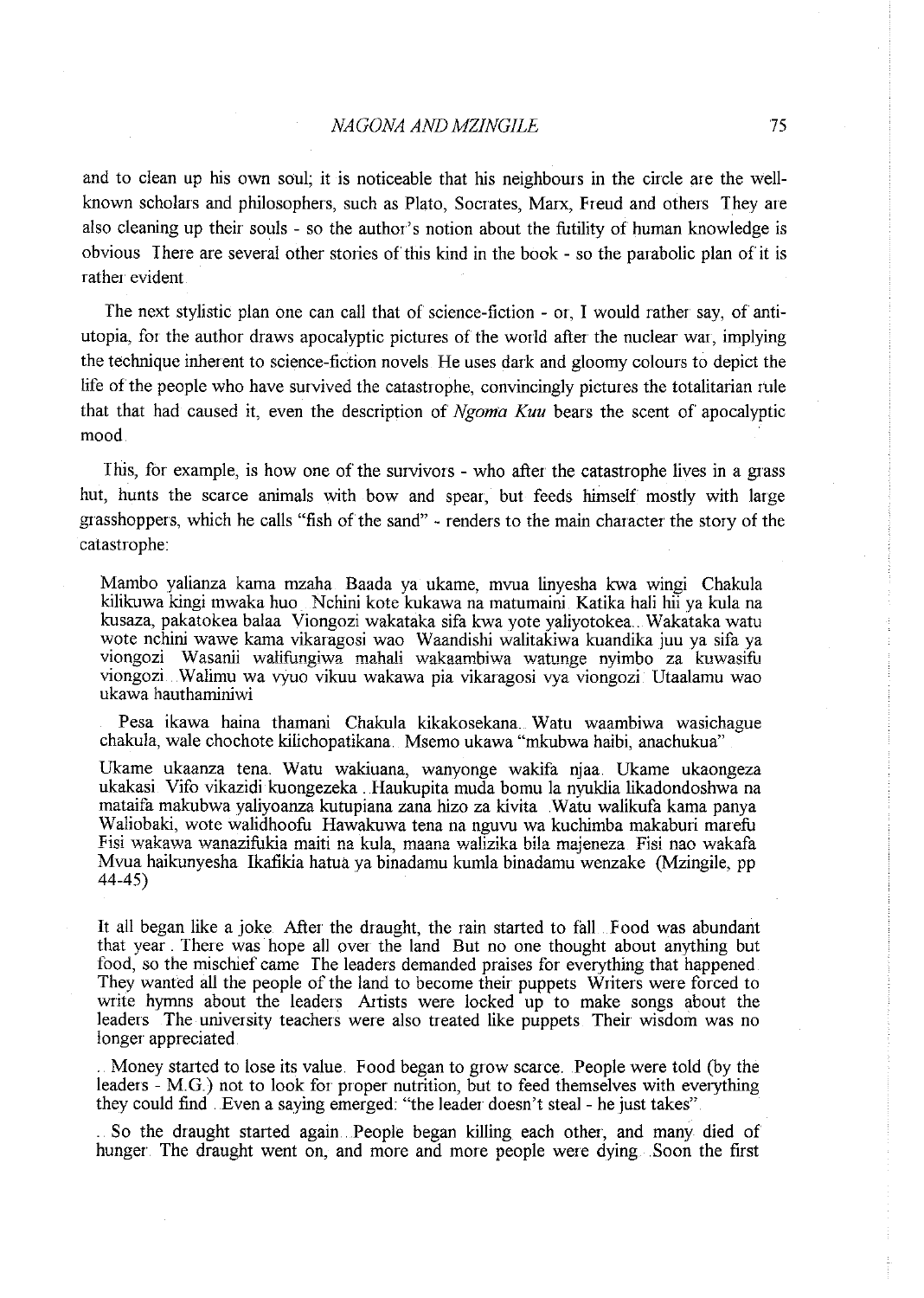nuclear strike was made, and the big states began to throw bombs at each other People were dying like mice this time Those who survived were so weak, that they could not even dig graves for the dead. The corpses were eaten by jackals, because they lay unburied, without the coffins But the jackals also died There was no sign of rain; and people started even eating each other

The same method is used by Kezilahabi to describe the revival of the world - only here he uses radiant and joyful paints, reminiscent in some way of utopian motives in European literature

Baada ya mwezi mmoja matunda ya kila aina yamekuwa yameiva 1 ulikula matunda kwa wingi, nao ndege walikula tani yao Yale matunda madogomadogo tuliyafanyia mchezo wa kutupiana na kudaka kwa mdomo

Bondeni, katika mwanga wa jua la machweo, tuliona wanyama wengi wakichunga kwa pamoja Wote walikula wakila majani, hata simba, fisi na chui Twiga na ngamia wakitazamana kwa tabasamu Simba na kifaru walikuwa wakifanya mchezo wa kupimana nguvu Wanyama wadogowadogo walikuwa wakichunga pembeni kidogo Bila kuogopa tulitembea katikati ya wanyama tuliwapapasa manyoya Mwenzangu alikwenda mbele ya simba, akaanza kuchezeachezea manyoya yake ya shingoni Mimi nilivutiwa zaidi na pundamilia

"I azama!" mwenzangu alisema kwa mshangao akielekeza mkono wake kwenye kilima. Juu ya kilele cha kilima tuliona watoto wawili wamekaa "Twende tukawaonel" nilisema

"Nitakupeleka", punda milia alisema

'Na mimi nitakupeleka", simba alimwambia mwenzangu" (Mzingile, pp 68-69)

After a month fruit of all kinds have ripened. We ate them abundantly, and the birds ate the fruits even more . We played with small berries, throwing them at each other and catching with our lips

In the ravine, lighted by the rays of a setting sun, we saw a lot of animals, pasturing together All of them ate grass, even lions, hyenas and leopards Giraffes and camels looked at each other, smiling Rhino and lion were jokingly wrestling, measuring their strength Smaller creatures pastured a little farther Without fear we walked among them, caressing their fury skins My girlfriend played with lion, caressing his thick mane. I enjoyed more playing with a zebra

"Look!" my girl friend said suddenly with a surprise, pointing at the nearby hill. On the top of the hill we saw two children sitting I said, "Come, let's look at them!"

"I'll take you there", zebra said to me

**"And I'll take you", the lion said to my girlfriend."** 

Finally, another stylistic plan of the book can be called realistic - for the author gives, for example, the descriptions of modern city, where the Msichana-Mwokozi dwells, or of an African village, when he tells about the childhood of the main character, using the traditions of east African realistic novel, portraying shortly but vividly urban and rural life I would say that this realistic plan takes smaller place than the other three - but it is by no means less noticeable

That is how the author describes the journey of Msichana-Mwokozi, arrested by the police, to the palace where they wanted to make her appear in the strip-show: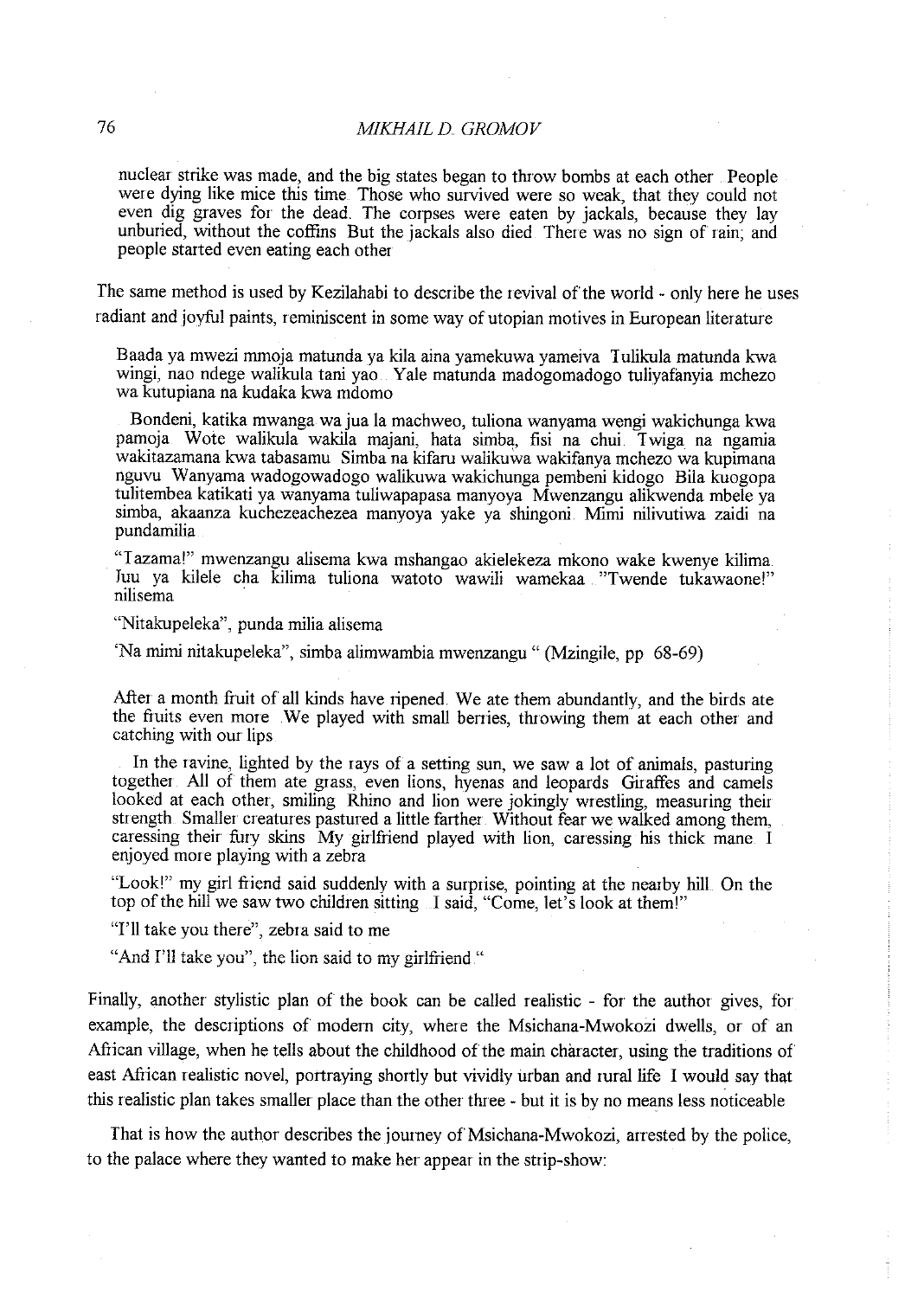Kesho yake jioni, kama saa moja hivi, alijiwa na gari la aina ya mini-bus Polisi hawakuwamo Alipoingia ndani ya kibasi hicho aliwakuta wanawake wengine wanne Wote walikuwa wamevalia vizuri Kutokana na maumbile yao aliweza tu kubahatisha kuwa walikuwa wa mataifa mbalimbali Dereva na kondakta walikuwa wanaume, wote wawili suriama. Hakuweza kujua mchanganyiko wao maalumu ila weusi ulionekana dhahiri

Kutoka kwenye kijumba waliingia barabara kuu Hii ilikuwa barabara moja pana ambao ilikwenda moja kwa moja wima. Ilikuwa na njia mbili, kwenda na kurudi na kila njia magari manne yaliweza kupita. Magari mengi yalikuwa yanaelekea walikokwenda kwa mwendo wa kasi sana kufuatana na spidi iliyotakiwa

Njia waliyofuata ilipita kwanza kwenye sehemu ya majengo ya zamani ya Waarabu, halafu ilipitia sehemu zenye makanisa yaliyokuwa na mjengo wa majumba ya zamani za ulaya Karibu na kilele nyumba za kisasa zilianza kuonekana

Gari lilisimama .mbele ya jengo kubwa lenye taa nyekundu madirishani **Juu** ya jengo hili palikuwa na maandishi yaliyosomeka, "Jengo la starehe Olympus" Jengo la starehe la Olympus lilikuwa la tajiri mmoja wa Kigriki ambaye wakati amelewa alidai kuwa alitokana. na ujukuu wa Socrates Kwa sababu hiyo, ndani ya jengo hilo palikuwa pamepambwa picha za wanasayansi mashuhuri, waimbaji na waandishi" (Mzingile, pp 36-37)

Next day, in the evemng, she was led into a small mini-bus; inside there were no policemen When she got in , she saw four other women, well-dressed and beautiful By their outlook she managed to guess that they belonged to different races. There were two men also - the driver and the conductor. Both were Mulattos, and although she could not tell their mixture, the black blood in them was umnistakable

Leaving the house, they entered a wide street, going straight, with four lines of traffic one and four lines the other way Lots of cars were going rapidly the same way as they did, and they had also to increase the speed to catch in line

I he street led them first to the quarter of old Arabian buildings, then to the quarter with churches and old European houses Nearer to the top they saw new, modem edifices

The car stopped before a big house, red light gleaming in the windows of it The was a sign above the roof- "Olympus Palace of entertainment" This palace was owned by a rich Greek man who, under a booze, claimed to have Socrates himself among his ancestors For that reason, he decorated the palace with the portraits of famous artists, singers and scientists

All the listed plans are equal to each other; it is hardly possible to say that folklore, parable, utopian or anti-utopian fiction or realism is predominant in the book Moreover, they are carefully woven into each other, comprising together extremely subtle and complicated tissue

It seems that actually Kezilahabi employs the interrelation of these plans as his main artistic device, using them to change the time and space - or, using the well-known term of Mikhail Bakhtin, to alter the *chronotope* of the book in accordance with the logic of the action. For instance, when he wants to insert Msichana-Mwokozi into human life, he uses the realistic plan of the city; when the hero is supposed to perform some important tasks, Kezilahabi sticks to the fairy tale: when the book deals with the things of cosmic scale, the text expands into the vastness and depth of a myth or to the imaginary world of utopia, and so on